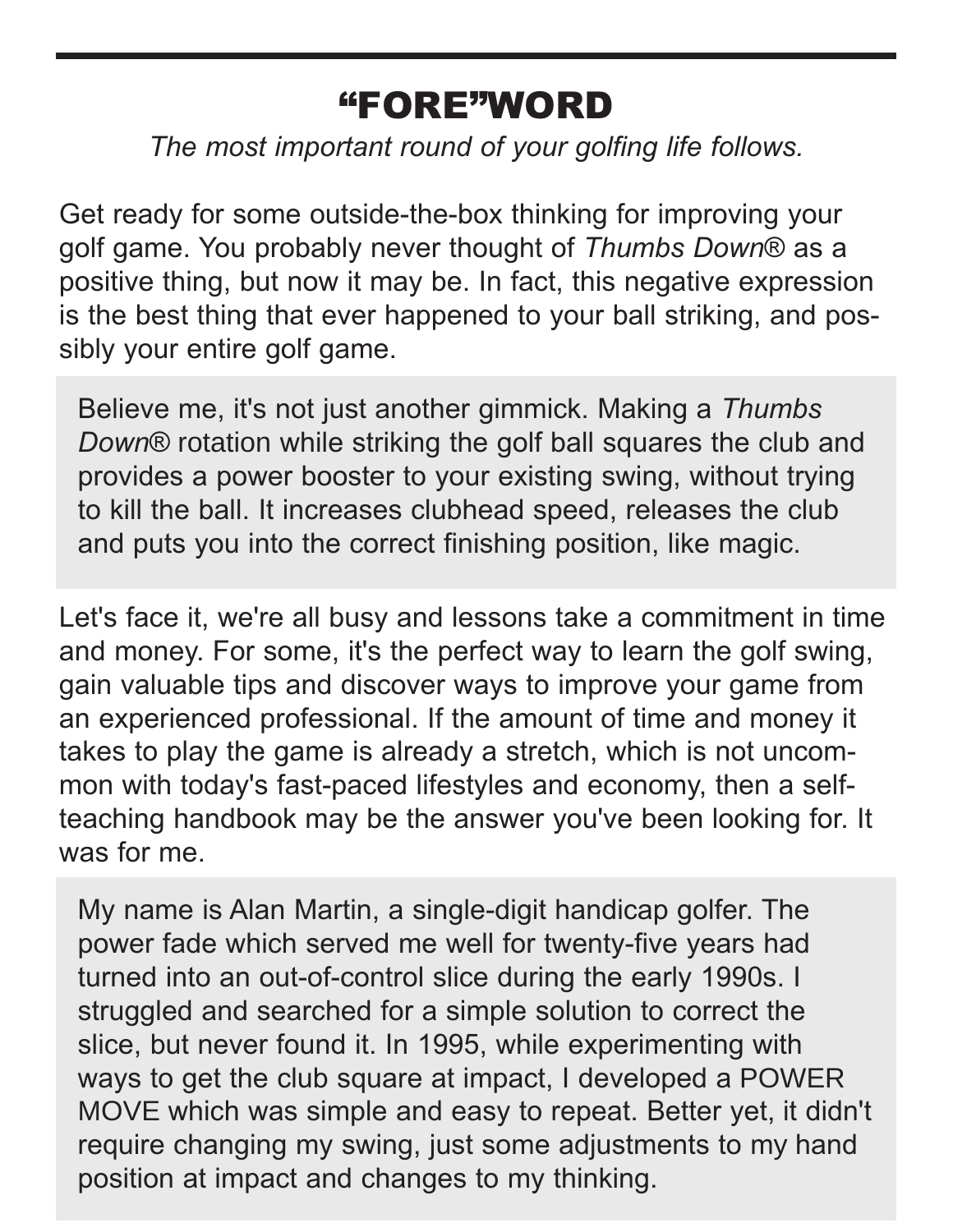The POWER MOVE, called *Thumbs Down*®, is based on the same swing fundamentals taught by the best instructors, in a language the average golfer understands and can relate to. For me the results were dramatic. It immediately turned the slice into a draw, plus added greater distance to every club in my bag (putter excluded). My game now includes a level of accuracy and control I never knew before.

*Thumbs Down*®, golf instruction made simple was designed to be a unique how to guide and training aid. It teachs you how to teach yourself, using the *Thumbs Down®* POWER MOVE I developed to fix my slice.

My intended audience is fellow amateur golfers who want to improve with a passion, male or female, young or old. The Front Nine introduces the *Thumbs Down®* POWER MOVE. The Back Nine comes complete with ball striking drills that teach you How To square the club at impact and maximize every club in your bag (putter excluded). Each drill focuses on the moments just before and just after the club makes contact with the ball.

You'll quickly improve driving distance and accuracy, plus develop the feel for controlling shots within 100 yards, where the real scoring is done.

> *Simply put: more distance, more fairways, more greens, more often.*

# LOWER SCORES ARE NOT A GUARANTEE

*they are the natural results.*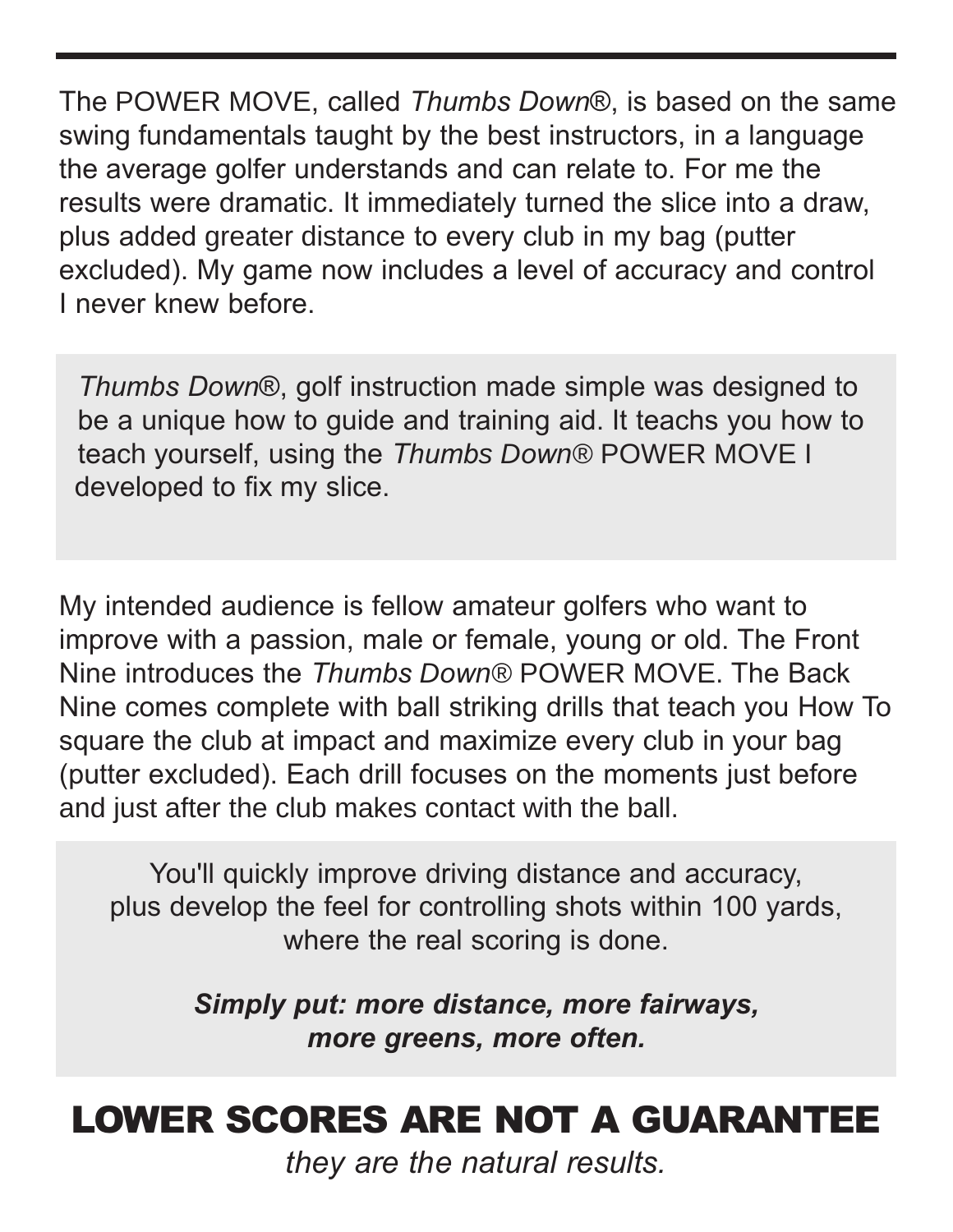# Welcome

Do you know ME? I'm one of the main characters in *Thumbs Down*®, golf instruction made simple.

Throughout this book you'll see ME in many classic poses that show you what all the best players do, not necessarily what they say they do. Every picture tells a story that shows you where to set your golf swing priorities and focus your concentration.

- Learn how to improve your ball striking, maximize your practice time and enjoy the game more.

- Get a visual checklist that reinforces these fundamentals and more: The proper grip. posture, ball striking positions, alignment and swing path.



Don't be fooled! The golfers you see aren't the real me, your author. They're actually an all-star team of golf's best men's and ladies' professionals from many eras. All were recreated by an artist and disguised as either ME or SHE.

**These great pros demonstrate my POWER MOVE that squares the club called Thumbs Down®, which any golfer can learn and execute in minutes.**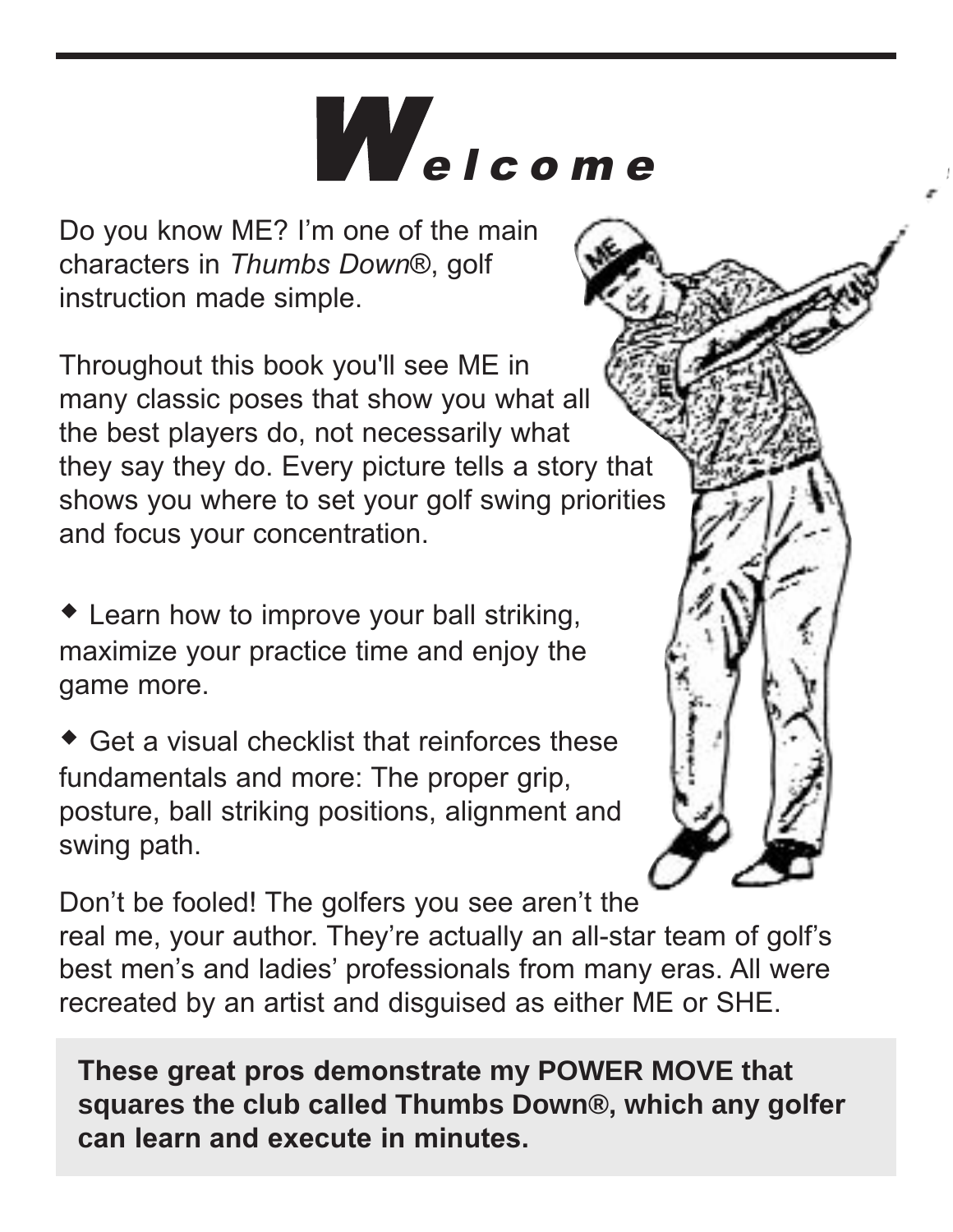**THE PROBLEM.** In order to improve, the average golfer needs simple answers to his or her simple questions, but rarely gets them.

THE FAQS from amateur golfers of all levels of play: Which one (or more) of these is your favorite?

- How should I swing to square the club at impact
- How should I swing to correct my slice
- How should I swing to play a draw
- How should I swing to become a more consistent ball striker
- How do I get my swing back "on plane"
- How should I swing to hit more accurate shots, more often
- What drills should I practice to square the club
- What's the best way to warm-up in the few minutes before tee-off time, so that I can best drill-in good impact position

See how many of these questions refer to the golf swing and imply that you need to change it for different shots.

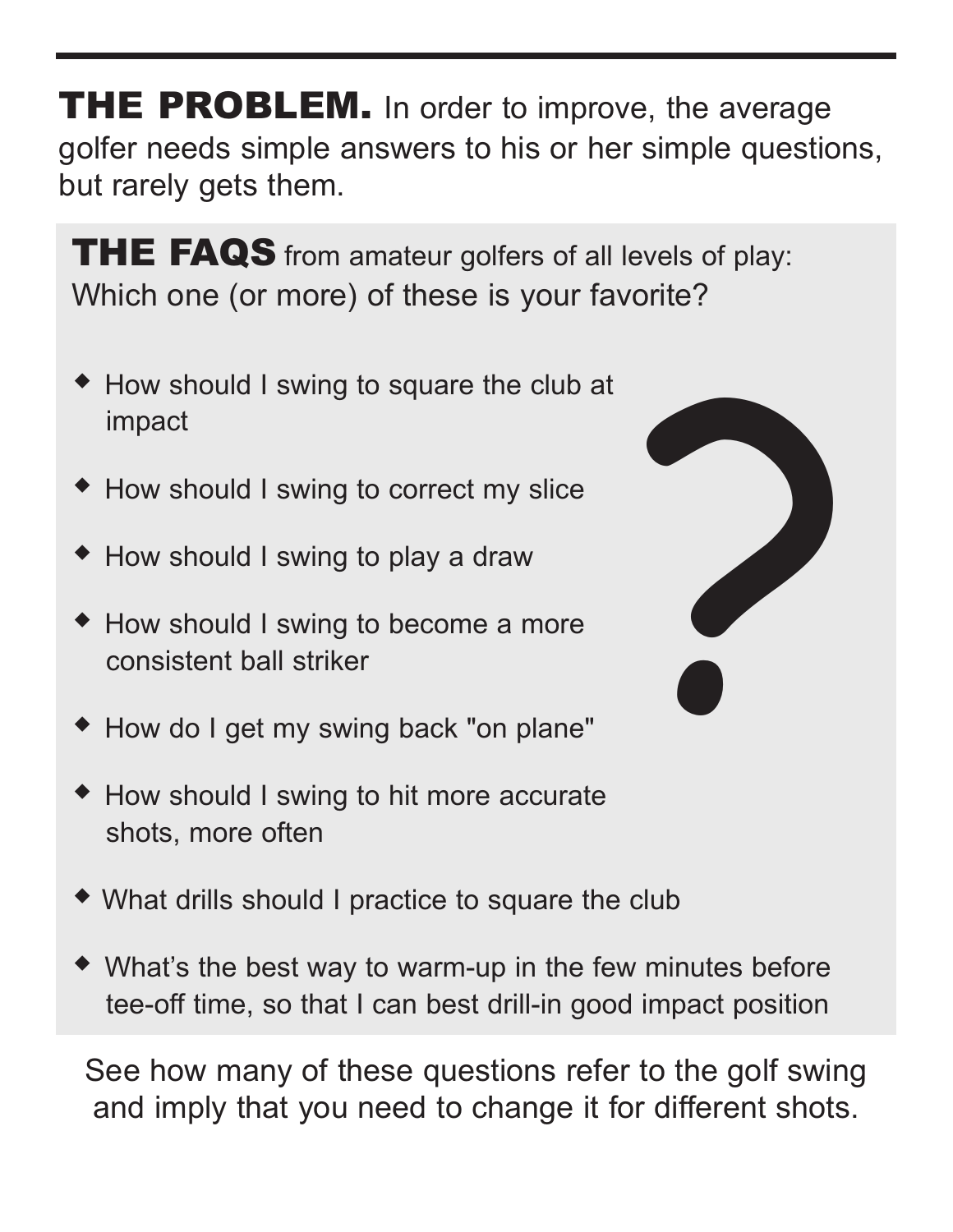**THE SOLUTION.** You may not have to change your swing, but instead only your position at impact, golf's moment of truth. Make a strong controlled swing using *Thumbs Down*® to square the club's face as it strikes the ball.

#### SQUARING THE CLUB AT IMPACT Why is it so important?

- The entire golf swing takes two seconds or less.
- During an entire round, the club makes contact with the ball for less than two seconds total.

## WARNING!

The information that follows will cause permanent damage to these flaws (and others) in your golf game.

These were the short list of my own problems. All were the result of my inability to get the club squared at impact:

- Out of control slice.
- Weak, fading shots to the green.
- Inconsistent driving distance and accuracy.
- A lack of feel in the short game.
- Difficulty with shot making from 100 yards and in.
- Lost confidence, controlling where the ball is going.

# IF THE CLUB ISN'T SQUARE

*your shots could end up anywhere.*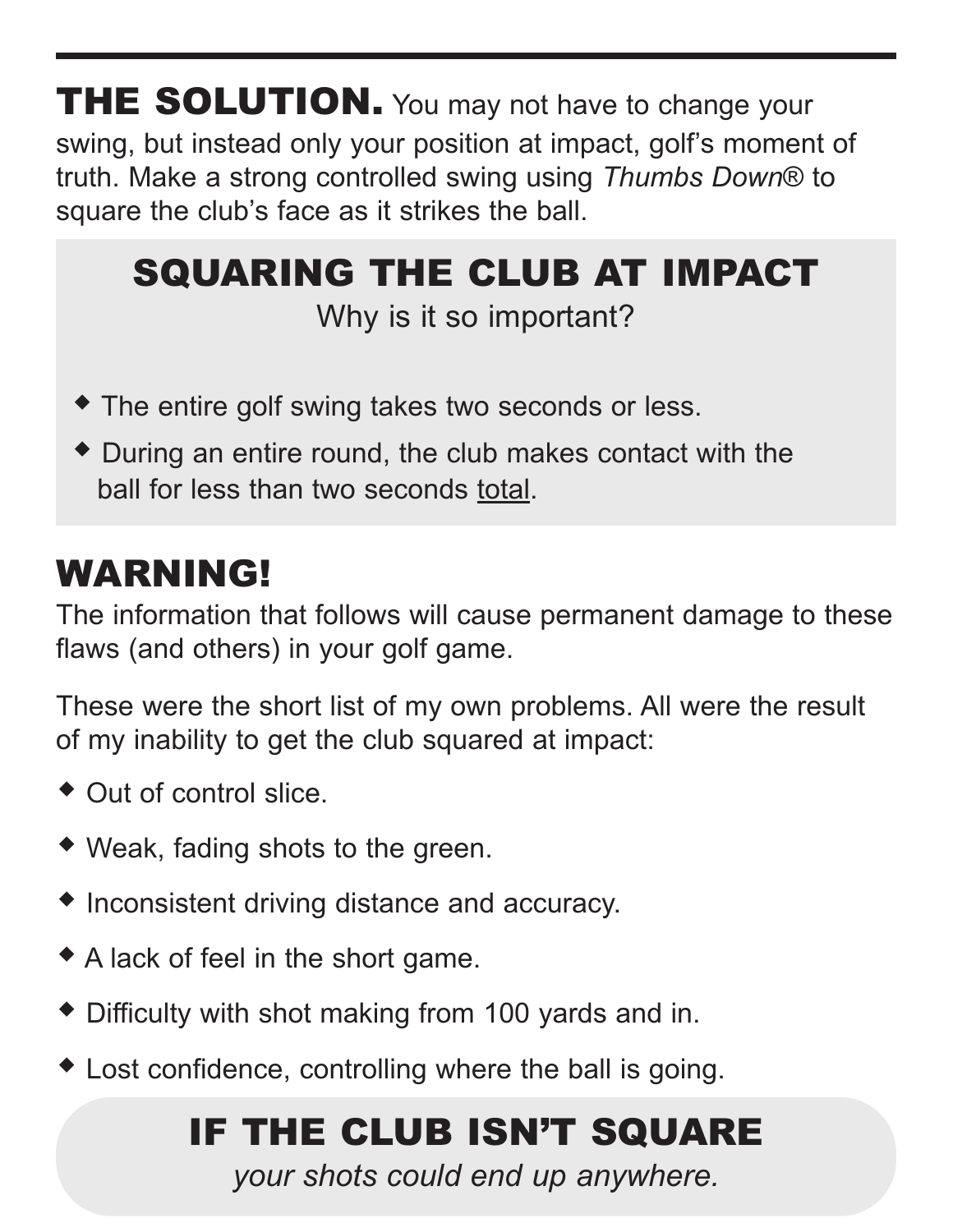To fix my own problems, the natural place to look for a simple solution was in golf publications, following the advice given by the best instructors and pros in the game. Their articles and lessons provided volumes of useful and credible information, but what I found was that applying the sometimes conflicting tips at the practice range was both frustrating and counter-productive.

What I really needed was a how to guide complete with step by step drills to practice, that would provide positive results each practice session.

As we all know, golf is a complex game. The golf swing consists of a never ending list of steps, all important and all executed in just split seconds. To the best players, squaring the club at impact seems natural, literally taken for granted. Their swing fundamentals are so solid they can afford to focus their attention on perfecting the finer details of the golf swing. For the rest us there's nothing natural about it.

The majority of amateur golfers slice. The *Thumbs Down*® POWER MOVE was originally created to cure my slice. To this day I'm still amazed at how simple the fix really was. Any golfer that already knows how to hit the golf ball will see noticeable results within minutes using the *Thumbs Down*® POWER MOVE. Focus your practice time mastering the POWER MOVE, then watch your golf swing magically get better, all by itself.

# THUMBS DOWN® DRAMATICALLY IMPROVED MY GOLF GAME

*by changing an out-of-control slice into a draw, almost overnight.*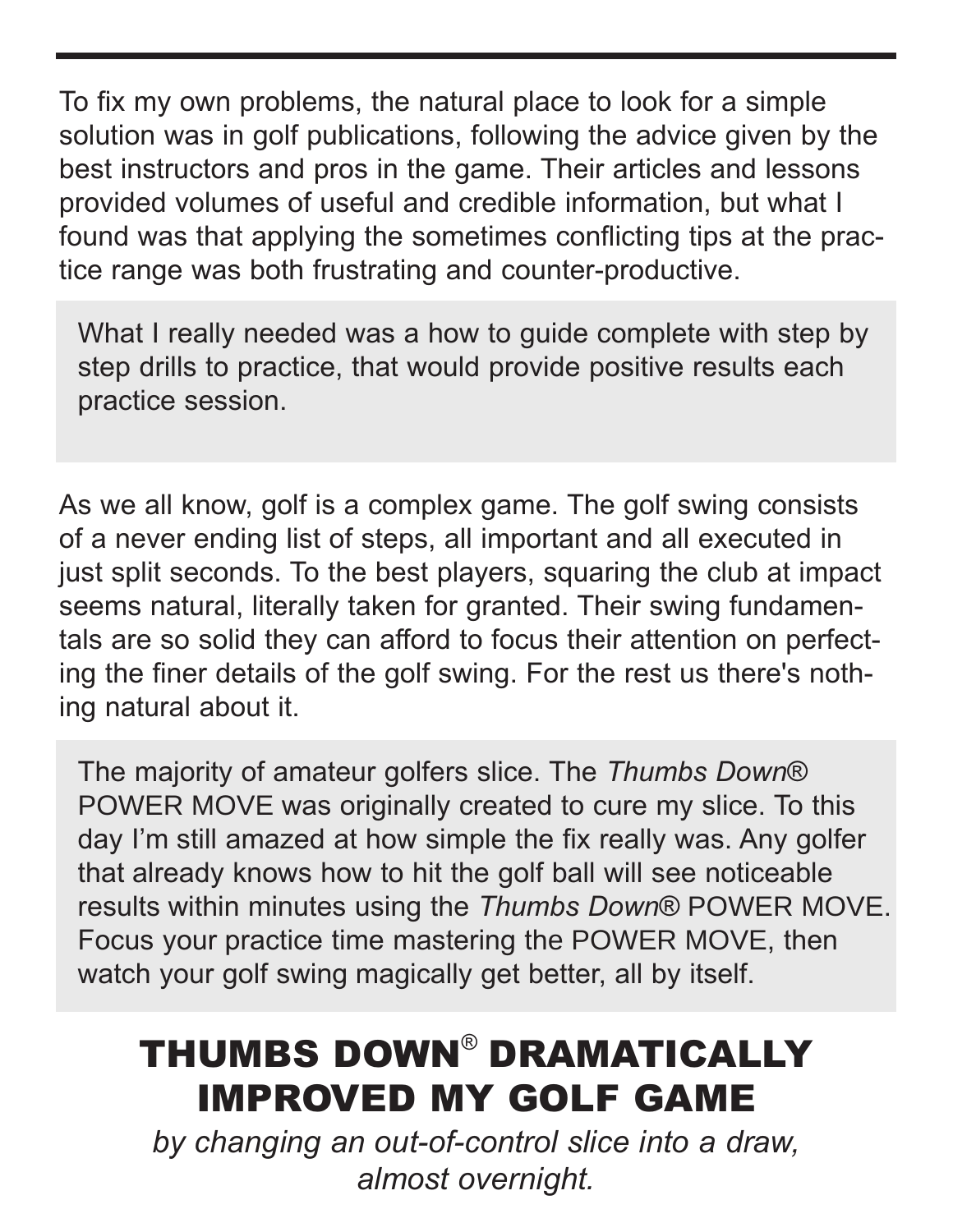# **SETTING YOUR EXPECTATIONS**

...what's in it for you?

# What you'll see

• ME or SHE demonstrating their use of Thumbs ® ...the same technique used by all the best players



- My virtual training tools overlaid on each player from many angles and different views
- A focus on what they do through the impact zone





• A view of the target and body lines, you can take with you anywhere and use anytime



## Be flexible as you interpret each image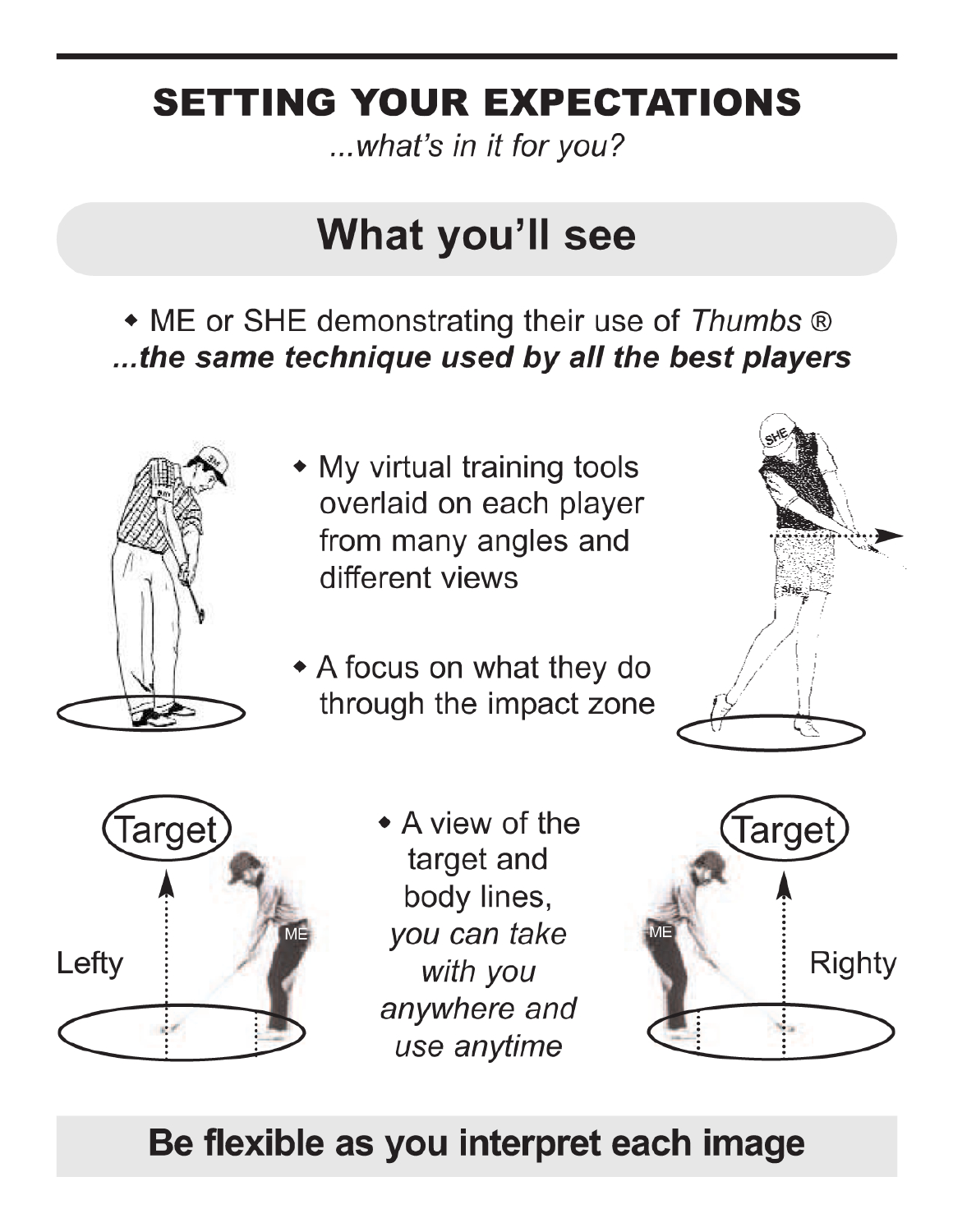# SIMPLICITY AT LAST

In just minutes you can learn to execute *Thumbs Down*®, my POWER MOVE which squares the golf club and simplifies ball striking, *plus* **adds an extra pop on the ball** by increasing clubhead speed.

# *These drills benefit players of all skill levels.*

#### *You'll quickly learn HOW TO:*

- Square the club at impact
- Improve your ball striking
- Release the club through impact
- Eliminate a slice
- Hit a draw
- **Develop swing memory**
- Visualize and repeat your good swings
- Experience the feel of solid contact often
- Practice more effectively
- Accelerate your rate of improvement

## **One solution provides all these benefits** *...and more*

DS 1